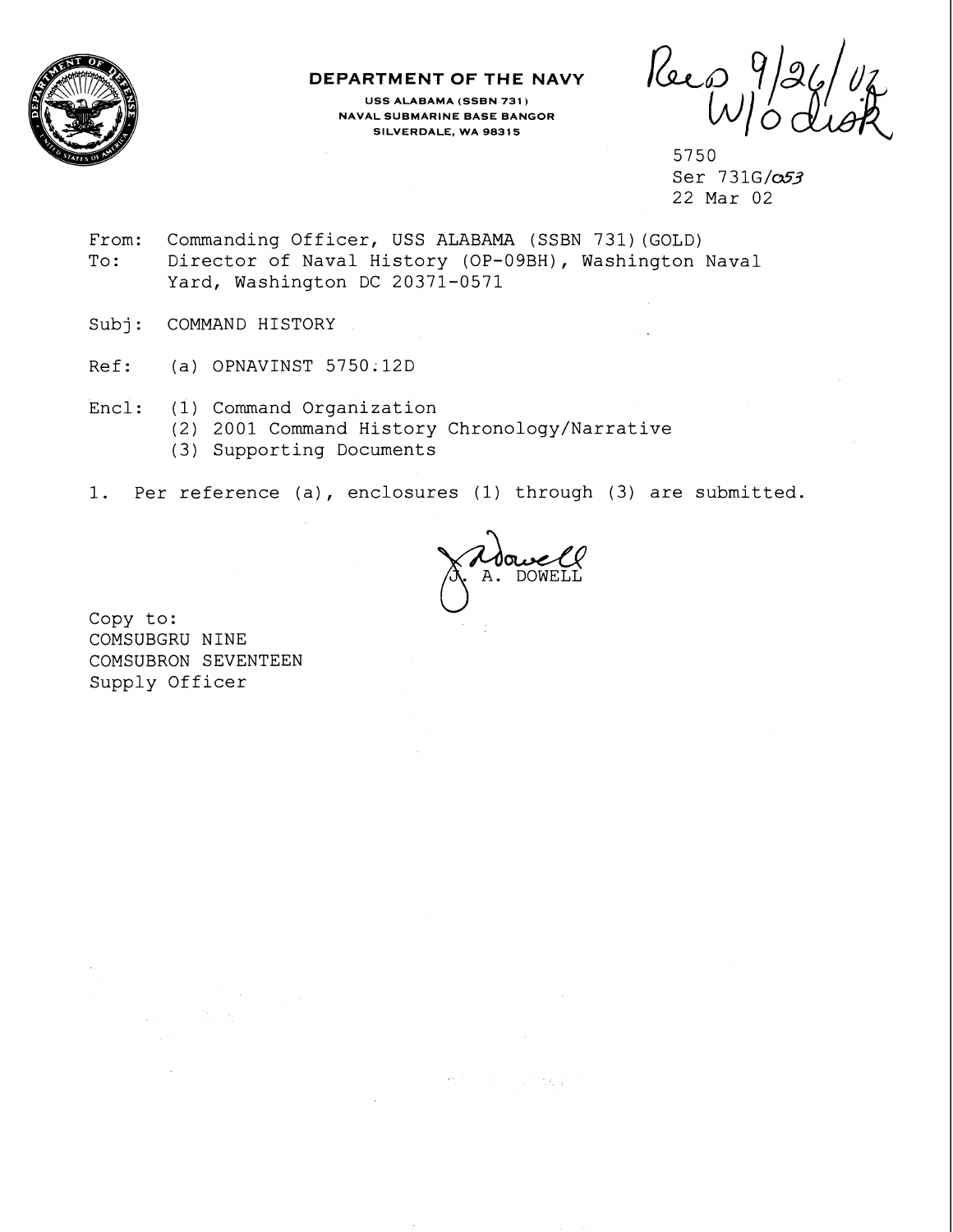## Command Organization

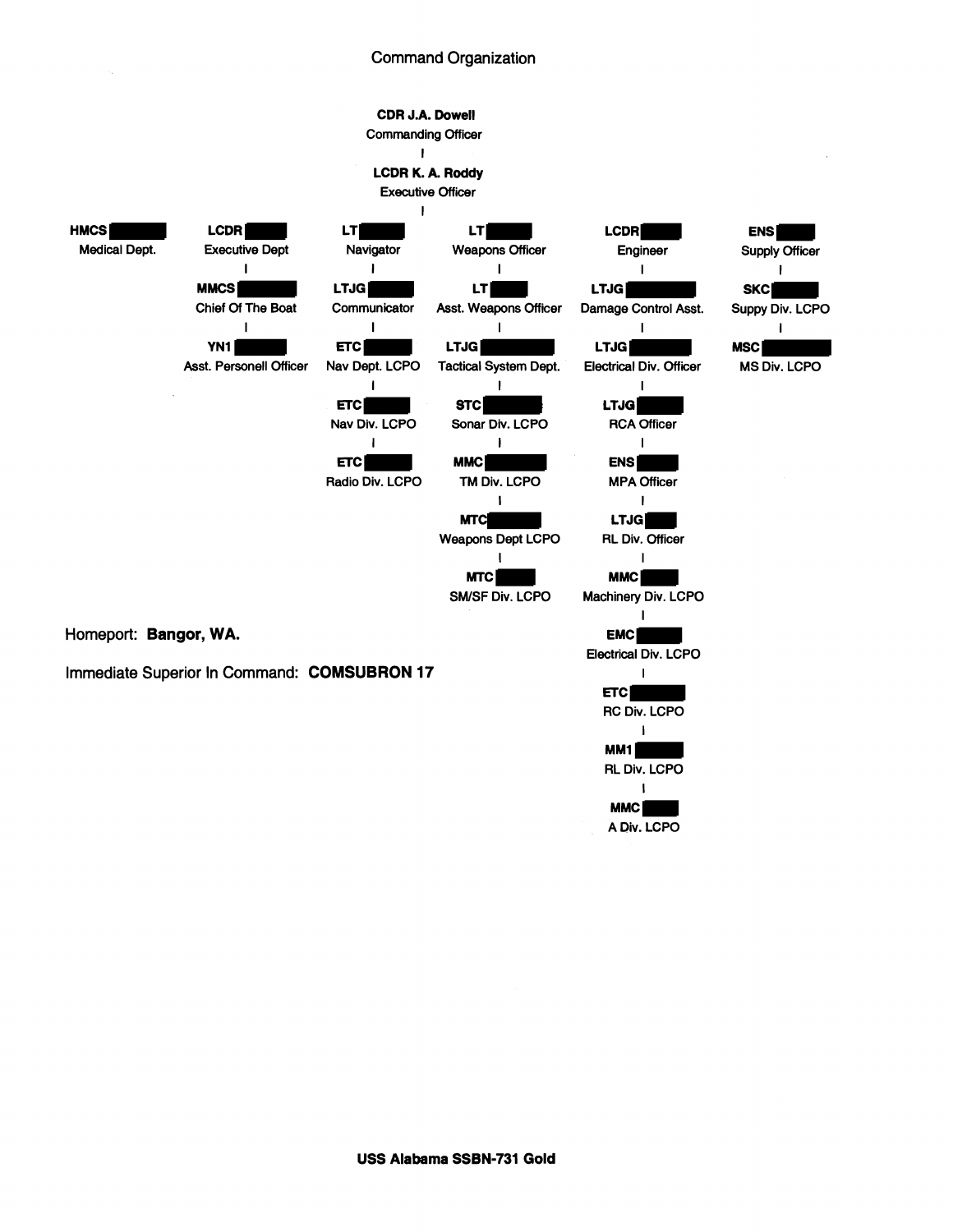## 2001 COMMAND HISTORY CHRONOLOGY/NARRATIVE

| Date              | <b>Event</b>                                                                                                      |
|-------------------|-------------------------------------------------------------------------------------------------------------------|
| 22 Nov-Feb 06     | Moored Bangor, WA. Completed Patrol 52. (BLUE Crew)                                                               |
| 09 Feb            | Exchange of Command (Gold crew relieving). Commenced Refit 54.<br>Commenced Refit 54.                             |
| Mar <sub>01</sub> | CDR K.M. Torcolini, USN relieved by CDR T.G. Weirs, USN as Commanding Officer,<br>USS ALABAMA (SSBN-731) (BLUE).  |
| 15 Mar            | Completed Refit 54. Underway for Patrol 53.                                                                       |
| 15-18 Mar         | Conducted Refresher Training (REFTRA)                                                                             |
| 20 Mar            | Conducted Small boat transfer, San Diego, CA.                                                                     |
| 21 Mar            | Conducted Torpedo Exercise on San Diego, CA. Torpedo range.                                                       |
| 22 Mar            | Conducted Small Boat Transfer, San Diego, CA.                                                                     |
| 26 Apr            | Conducted a Navy Technical Proficiency Inspection.                                                                |
| 27 Apr-07 May     | Conducted port visit, Bangor, WA.                                                                                 |
| 19-21 May         | Conducted an Operational Reactor Safeguard Examination.                                                           |
| 25 May            | Moored Bangor, WA. Completed Patrol 53.                                                                           |
| 27 May            | Exchange of Command (Blue crew relieving). Commenced Refit 55.                                                    |
| 14 Jun            | CAPT T. S. Wichert, USN relieved by CDR J.A. Dowell, USN as Commanding Officer,<br>USS ALABAMA (SSBN-731) (GOLD). |
| 06 Jul            | Completed Refit 55. Underway for Patrol 54 (Blue crew).                                                           |
| 24 Aug            | Moored Bangor, WA. Completed Patrol 54.                                                                           |
| 03-06 Sep         | Conducted a Mini Demonstration and Shakedown Operation. (Blue crew)                                               |
| 06 Sep            | Exchange of Command (Gold crew relieving).                                                                        |
| 07-10 Sep         | Conducted a Mini Demonstration and Shakedown Operation. (Gold crew)                                               |
| $11-13$ Sep       | Emergent underway.                                                                                                |
| 13 Sep            | Moored Bangor, WA.                                                                                                |
| 14 Sep            | Commenced Refit 56.                                                                                               |
| 26 Oct            | Completed Refit 56. Underway Patrol 55.                                                                           |
| 29 Oct-02 Nov     | Conducted Refresher Training (REFTRA).                                                                            |
| 31 Oct            | Conducted KILOEX.                                                                                                 |